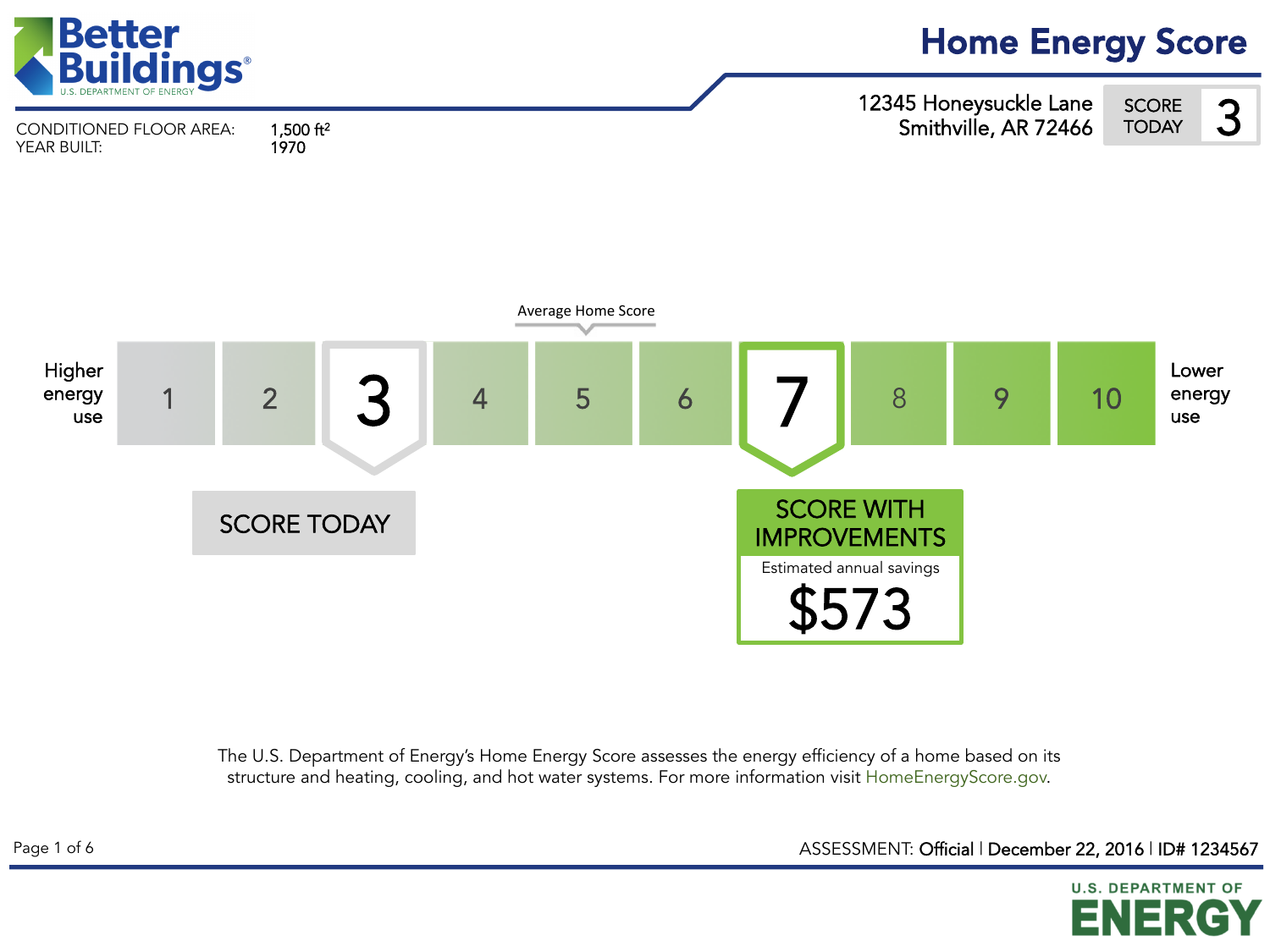

## Home Energy Score

12345 Honeysuckle Lane Smithville, AR 72466 **SCORE**  $\frac{360 \text{N}}{100 \text{A} \cdot \text{A}}$ 

## Home Facts

The Home Energy Score's Home Facts includes details about the home's current structure, systems, and estimated energy use. For more information about how the score is calculated, visit our website at HomeEnergyScore.gov.

## About This Home



| ASSESSMENT<br>Type<br>Assessor ID<br>Scoring tool version | Official<br>#1234567<br>v2016 |
|-----------------------------------------------------------|-------------------------------|
| <b>HOME CONSTRUCTION</b>                                  |                               |
| Year built                                                | 1970                          |
| Number of bedrooms                                        | 3                             |
| Stories above ground level                                | 1                             |
| Interior floor-to-ceiling height                          | 10                            |
| Conditioned floor area                                    | 1,500 ft <sup>2</sup>         |
| Direction faced by front of house                         | North                         |
| Air sealed?                                               | N٥                            |

Air leakage rate 6,500 CFM50

## Estimated Annual Energy Use

### ENERGY BY TYPE

| Total       | 204 MBtus   |
|-------------|-------------|
| Score basis | 141 MBtus   |
| Electricity | 11,956 kWh  |
| Natural gas | 519 therms  |
| Propane     | 226 gallons |

### COST BASIS

**Electricity** Natural gas Propane Energy cost per square foot \$0.091 / kWh \$1.153 / therms \$2.171 / gallon \$1.45 / ft<sup>2</sup>

### DEFINITIONS & CONVERSIONS

MBtu kWh Therm Electricity conversion Heat conversion

Million British thermal units; generic energy unit Kilowatt-hour; electricity unit 100,000 Btu; heat energy unit 1 MBtu = 293 kWh 1 MBtu = 10 therms

ASSESSMENT: Official | December 22, 2016 | ID# 1234567





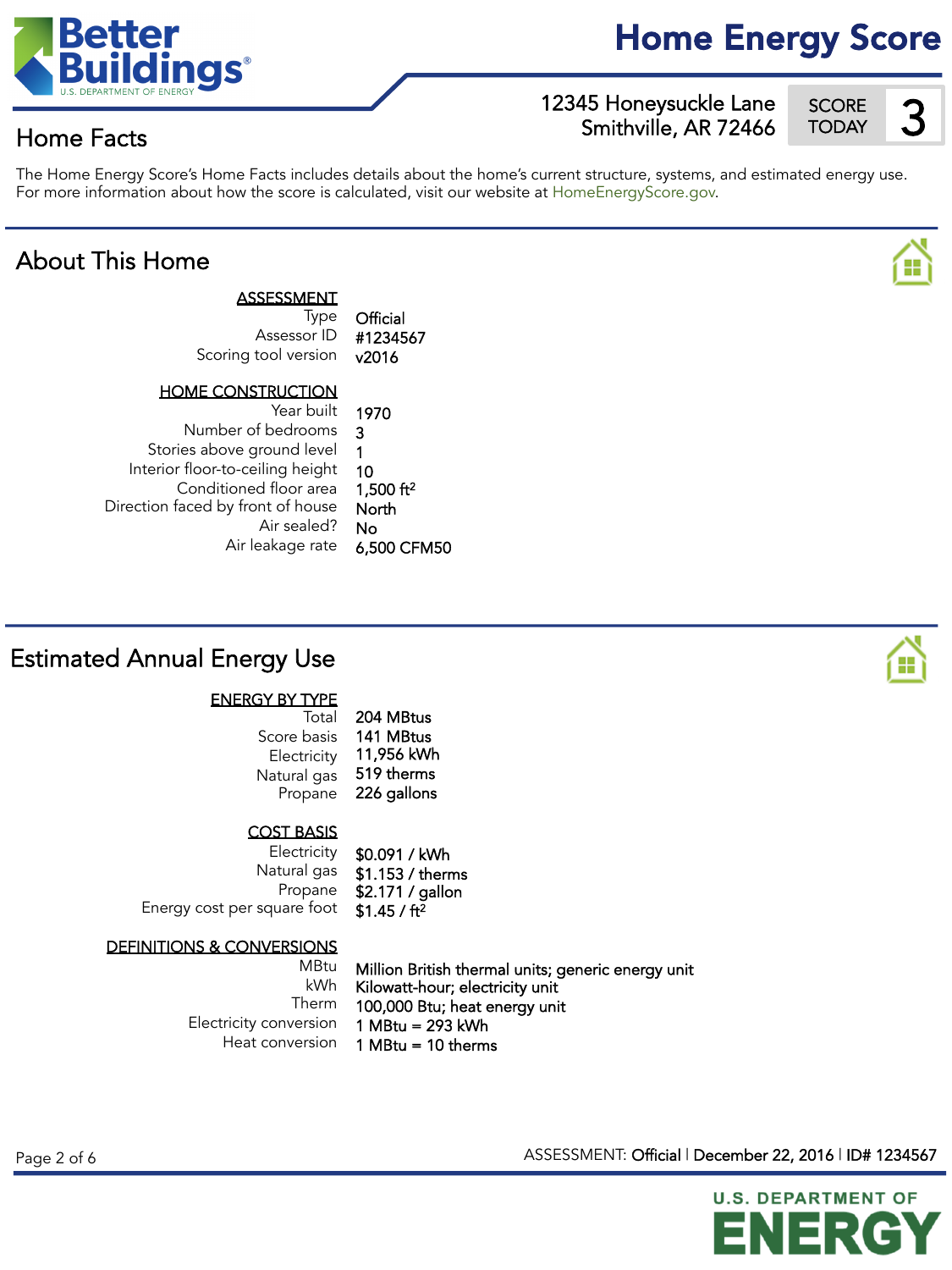## For more information about how the score is calculated, visit our website at HomeEnergyScore.gov.

## Roof / Attic

Home Facts

ROOF / ATTIC 1 Attic floor area Roof construction Roof color Attic: ceiling type Attic floor insulation

 $500 ft<sup>2</sup>$ Roof with Radiant Barrier / Composition Shingles or Metal / R-0 Medium dark Unconditioned attic R-25

### ROOF / ATTIC 2

Attic floor area Roof construction Roof color Attic: ceiling type Attic floor insulation

 $1,000$  ft<sup>2</sup> Standard Roof / Composition Shingles or Metal / R-0 Medium dark Unconditioned attic R-9

## Foundation

### FOUNDATION / FLOOR 1

Floor area Foundation type Foundation walls insulation

FOUNDATION / FLOOR 2

Floor area Foundation type Floor insulation above foundation Foundation walls insulation 1,000 ft2 Unconditioned basement R-0 R-0

Slab-on-grade foundation

The Home Energy Score's Home Facts includes details about the home's current structure, systems, and estimated energy use.

500 ft<sup>2</sup>

R-0

## Walls

WALL CO

|       | NSTRUCTION TYPE / EXTERIOR FINISH<br><b>INSULATION VALUE</b>        |            |
|-------|---------------------------------------------------------------------|------------|
| Front | Wood frame with Optimum Value Engineering (OVE) / Brick Veneer R-19 |            |
| Back  | Wood frame / Wood, Asbestos, Fiber Cement, Shingle, or Masonite     | <b>R-0</b> |
|       | Right Concrete block or stone / Stucco                              | $R-3$      |
| Left  | Wood frame with rigid foam sheathing / aluminum siding              | $R-3$      |

Page 3 of 6 Assessment T. Official | December 22, 2016 | ID# 1234567

**U.S. DEPARTMENT OF** 





# 12345 Honeysuckle Lane SCORE<br>Smithville, AR 72466 TODAY





H.

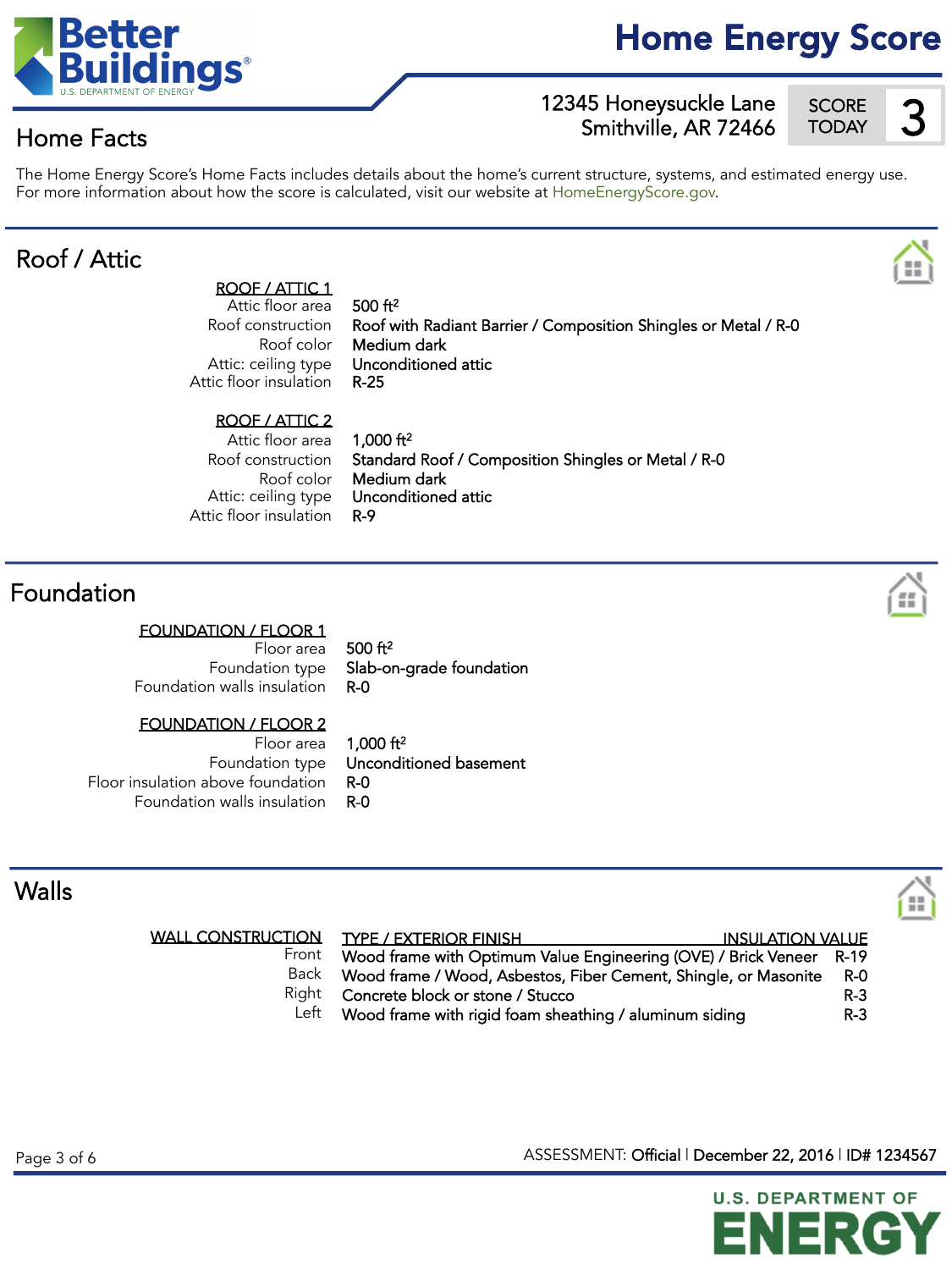

## Home Energy Score

12345 Honeysuckle Lane SCORE 3<br>Smithville, AR 72466 TODAY Smithville, AR 72466

SCORE<br>TODAY

## Home Facts

#### The Home Energy Score's Home Facts includes details about the home's current structure, systems, and estimated energy use. For more information about how the score is calculated, visit our website at HomeEnergyScore.gov.

## Windows & Skylights



| <b>WINDOW AREA</b><br>Front<br>Back<br>Right<br>Left         | 70 ft <sup>2</sup><br>90 f <sup>2</sup><br>40 ft <sup>2</sup><br>30 ft <sup>2</sup> |                                                                                         |                                                                                                                                                |
|--------------------------------------------------------------|-------------------------------------------------------------------------------------|-----------------------------------------------------------------------------------------|------------------------------------------------------------------------------------------------------------------------------------------------|
| <b>WINDOW CONSTRUCTION</b><br>Front<br>Back<br>Right<br>Left | <b>PANES</b><br>Single<br>Double<br>Double<br>Triple                                | <b>FRAME</b><br>Aluminum<br>Wood or Vinyl<br>Aluminum w/ thermal break<br>Wood or vinyl | <b>GLAZING</b><br>or U-VALUE & SHGC<br>Clear<br>Solar-controlled low-E<br>Insulating low-E, argon gas fill<br>Insulating low-E, argon gas fill |
| <b>SKYLIGHTS ROOF / ATTIC 1</b><br>Present?<br>Area<br>Type  | <b>Yes</b><br>30 ft <sup>2</sup><br>Single                                          | Aluminum                                                                                | Tinted                                                                                                                                         |
| <b>SKYLIGHTS ROOF / ATTIC 2</b>                              |                                                                                     |                                                                                         |                                                                                                                                                |

Present? **No** 

Page 4 of 6 ASSESSMENT: Official | December 22, 2016 | ID# 1234567

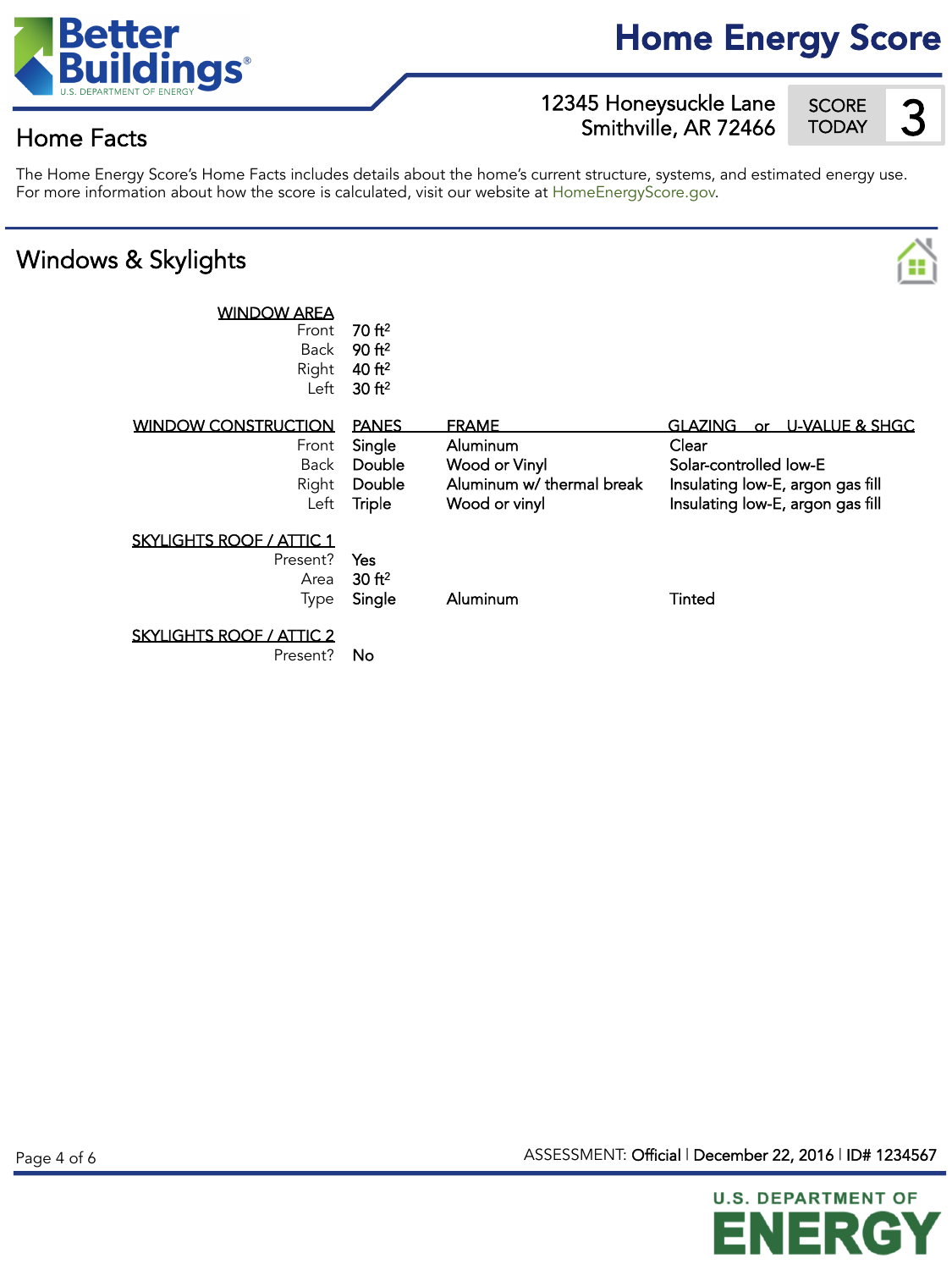

## Home Energy Score

12345 Honeysuckle Lane SCORE 3<br>Smithville AR 72466 TODAY Smithville, AR 72466

SCORE<br>TODAY

## Home Facts



The Home Energy Score's Home Facts includes details about the home's current structure, systems, and estimated energy use. For more information about how the score is calculated, visit our website at HomeEnergyScore.gov.

### Systems



| HVAC SYSTEM 1 |  |
|---------------|--|
|               |  |

33% Electric heat pump 7.8 HSPF Electric heat pump 12 SEER

| DUCT SYSTEM 1 INSULATED? SEALED? |    | PERCENT OF DUCTS IN THIS LOCATION |
|----------------------------------|----|-----------------------------------|
| Unconditioned attic Yes          | Nο | 100%                              |

HVAC SYSTEM 2

Percent conditioned area served Heating type Heating installation year Cooling type Cooling installation year

67% Central gas furnace 2009 Central air conditioning 2009

| DUCT SYSTEM 2 INSULATED?      | SEALED? | PERCENT OF DUCTS IN THIS LOCATION |
|-------------------------------|---------|-----------------------------------|
| Unconditioned basement No     | Nο      | 50%                               |
| Unconditioned attic <b>No</b> | No      | 25%                               |
| Conditioned space No          | No      | 25%                               |

### HOT WATER

| System type       | LPG s |
|-------------------|-------|
| Installation year | 1997  |

storage

ASSESSMENT: Official | December 22, 2016 | ID# 1234567